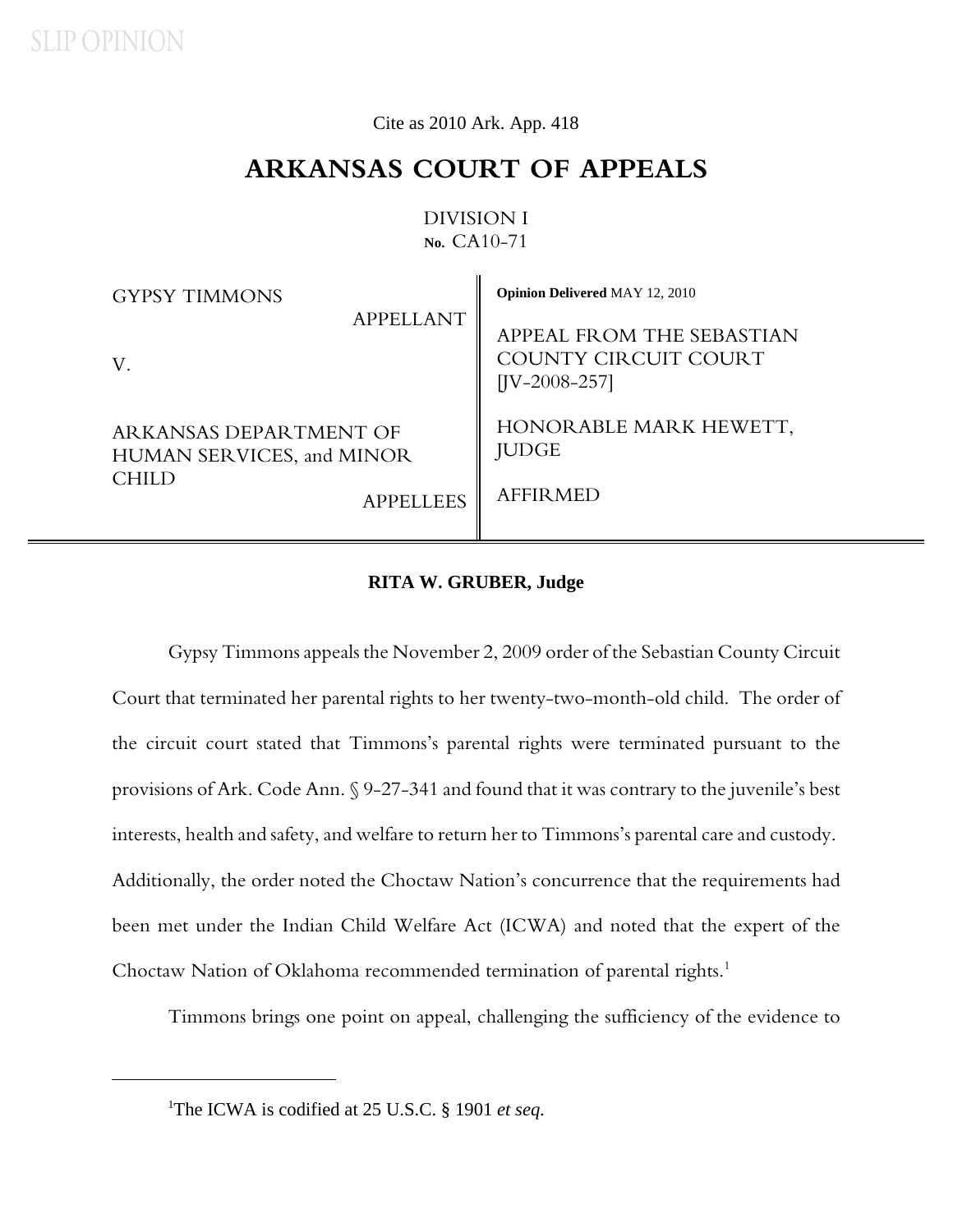support the circuit court's finding that terminating her parental rights was in her child's best interest under Arkansas law. Her arguments focus on the trial court's findings that she had ongoing drug problems and that the child would be at risk of psychological and physical harm if returned to her. We affirm.

Arkansas law requires that a termination of parental rights be based upon a finding by clear and convincing evidence that it is in the best interest of the juvenile, including consideration of i) the likelihood that the juvenile will be adopted if the termination petition is granted; and ii) the potential harm that returning the child to the custody of the parent would cause, specifically addressing the effect on the health and safety of the child. Ark. Code Ann. § 9-27-341(b)(3)(A) (Repl. 2009). There must also be a finding by clear and convincing evidence of one or more grounds under subsection (b)(3)(B), including:

(i)(a) That a juvenile has been adjudicated by the court to be dependent-neglected and has continued to be out of the custody of the parent for twelve (12) months and, despite a meaningful effort by the department to rehabilitate the parent and correct the conditions that caused removal, those conditions have not been remedied by the parent.

(ii)(a) The juvenile has lived outside the home of the parent for a period of twelve (12) months, and the parent has willfully failed to provide significant material support in accordance with the parent's means or to maintain meaningful contact with the juvenile.

. . . .

. . . .

(vii)(a) That other factors or issues arose subsequent to the filing of the original petition for dependency-neglect that demonstrate that return of the juvenile to the custody of the parent is contrary to the juvenile's health, safety, or welfare and that, despite the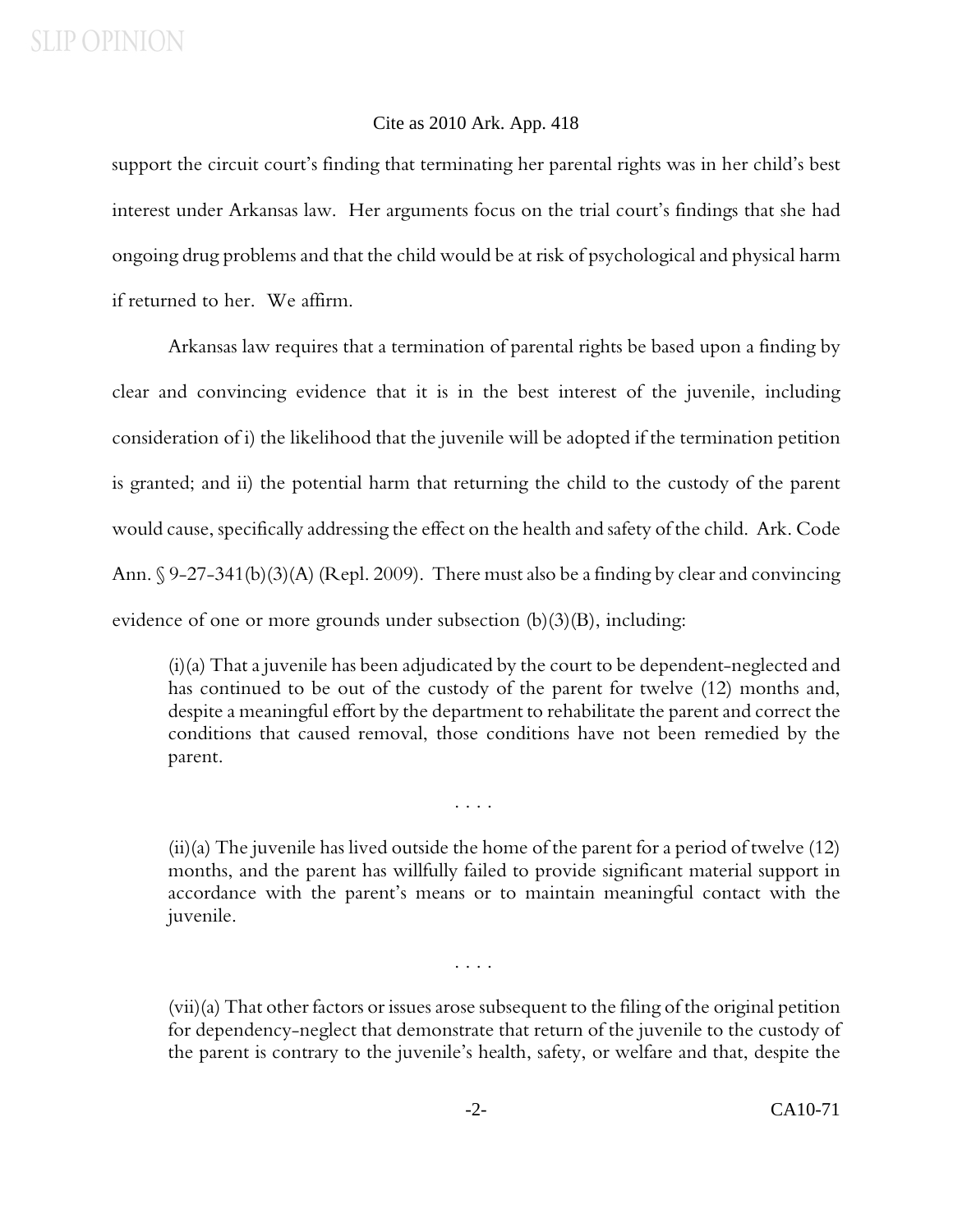offer of appropriate family services, the parent has manifested the incapacity or indifference to remedy the subsequent issues or factors or rehabilitate the parent's circumstances that prevent return of the juvenile to the custody of the parent.

Ark. Code Ann. § 9-27-341(b)(3)(B) (Repl. 2009).

The circuit court announced its findings in this case "beyond a reasonable doubt."

First, it found that returning Timmons's child to her parental care and custody was contrary

to the child's best interests, health and safety, and welfare. We summarize further findings by

the court that are pertinent to the arguments Timmons now makes:

a) the juvenile had been out of the mother's home and custody for seventeen and onehalf months, approximately eighty percent of the child's life;

b) no evidence indicated that, if given additional time, the child could be safely returned to a parent within a reasonable period of time as viewed from the perspective of the juvenile;

c) throughout the case, DHS had made reasonable and active efforts to provide Timmons with services designed to rehabilitate herself, the circumstances that caused the child to be placed in foster case, and circumstances that had subsequently arisen that prevented the child from being safely returned to the mother;

d) although Timmons partially complied with the court's orders and the case plan at one point, she did not have stable housing–living in at least ten places the past year and a half, acquiring her current residence a month ago, and spending only one night there; was recommended for residential, not out-patient, drug treatment; entered residential treatment twice but left both times before completion; had positive drug screens after completing an out-patient program; she was incarcerated twice for new behaviors since the case began; did not have stable employment or income; did not have a driver's license or reliable means of transportation; was currently pregnant by a man who was not contributing to her stability; had not paid child support as ordered and testified that her total income for the first nine months of the year was approximately \$2000; and had not attended counseling as recommended by her psychological evaluation and ordered by the court;

. . . .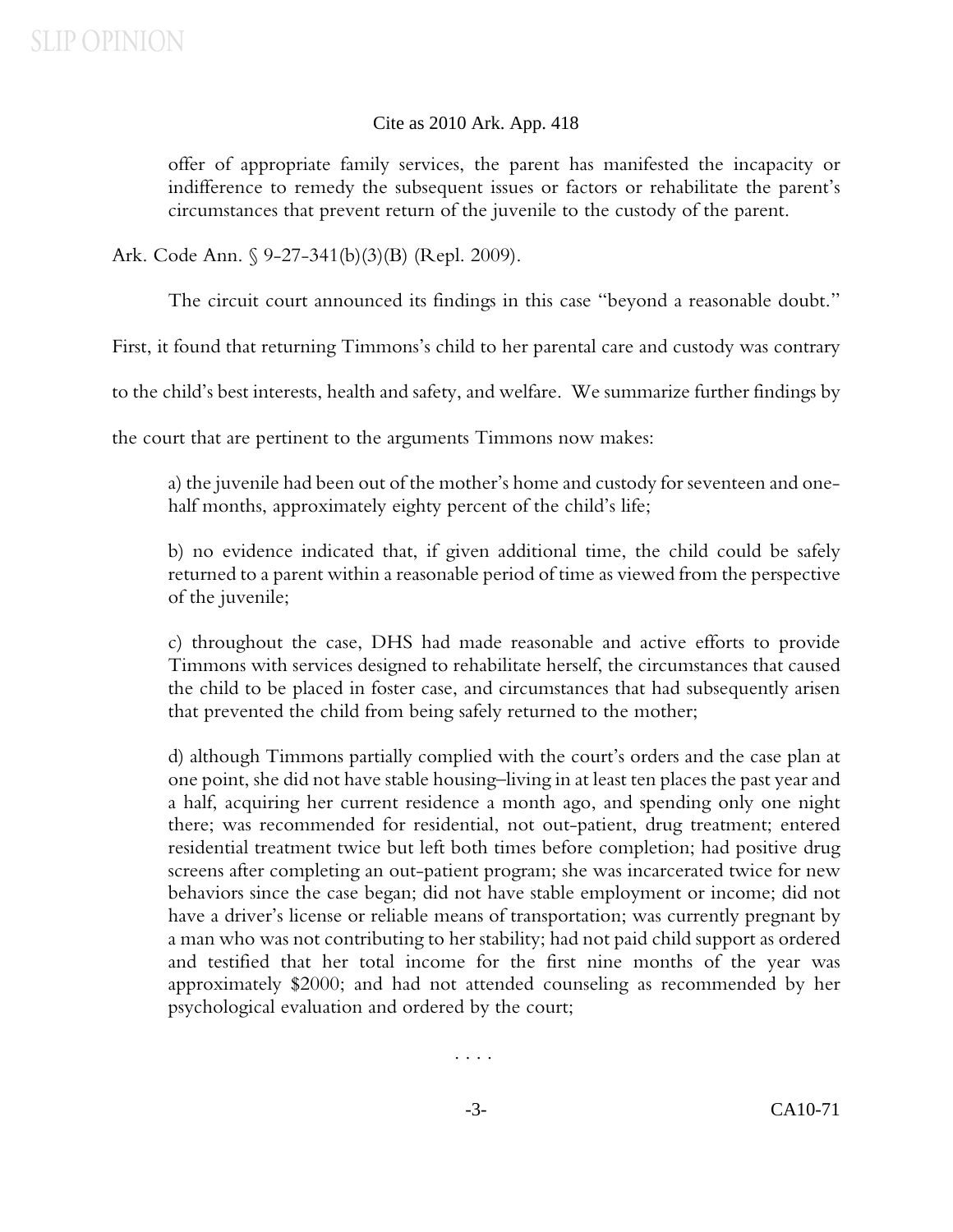h) the juvenile would be at risk of harm both psychologically and physically if returned to a parent; and

j) the juvenile was adoptable, and foster parents in her kinship foster placement were interested in her adoption.

The court also found that DHS had made reasonable and active efforts throughout the case to reunite the family. On these findings, Timmons's parental rights were terminated.

### *Burden of Proof and Standard of Review*

The circuit court employed a "beyond a reasonable doubt" burden to findings a)–j) and others that supported termination of parental rights under Ark. Code Ann. § 9-27-341 rather than the "clear and convincing" burden required by the Code. A separate provision of the ICWA prohibits termination of parental rights to an Indian child "in the absence of a determination, supported by evidence beyond a reasonable doubt, including testimony of qualified expert witnesses, to determine that the continued custody of the child by the parent or Indian custodian is likely to result in serious emotional or physical damage to the child." 25 U.S.C.A. § 1912(f) (West 2006).

In *Sartin v. State*, 2010 Ark. 16, \_\_\_ S.W.3d \_\_\_, our supreme court differentiated the standards of review in actions terminating parental rights under Arkansas law, where disputed facts must be proven by clear and convincing evidence, and in criminal actions, which require proof beyond a reasonable doubt. *Sartin* noted that parental-rights-termination cases determined under Arkansas law are reviewed de novo and are overturned only if the court's decision that a disputed fact was established by clear and convincing evidence was clearly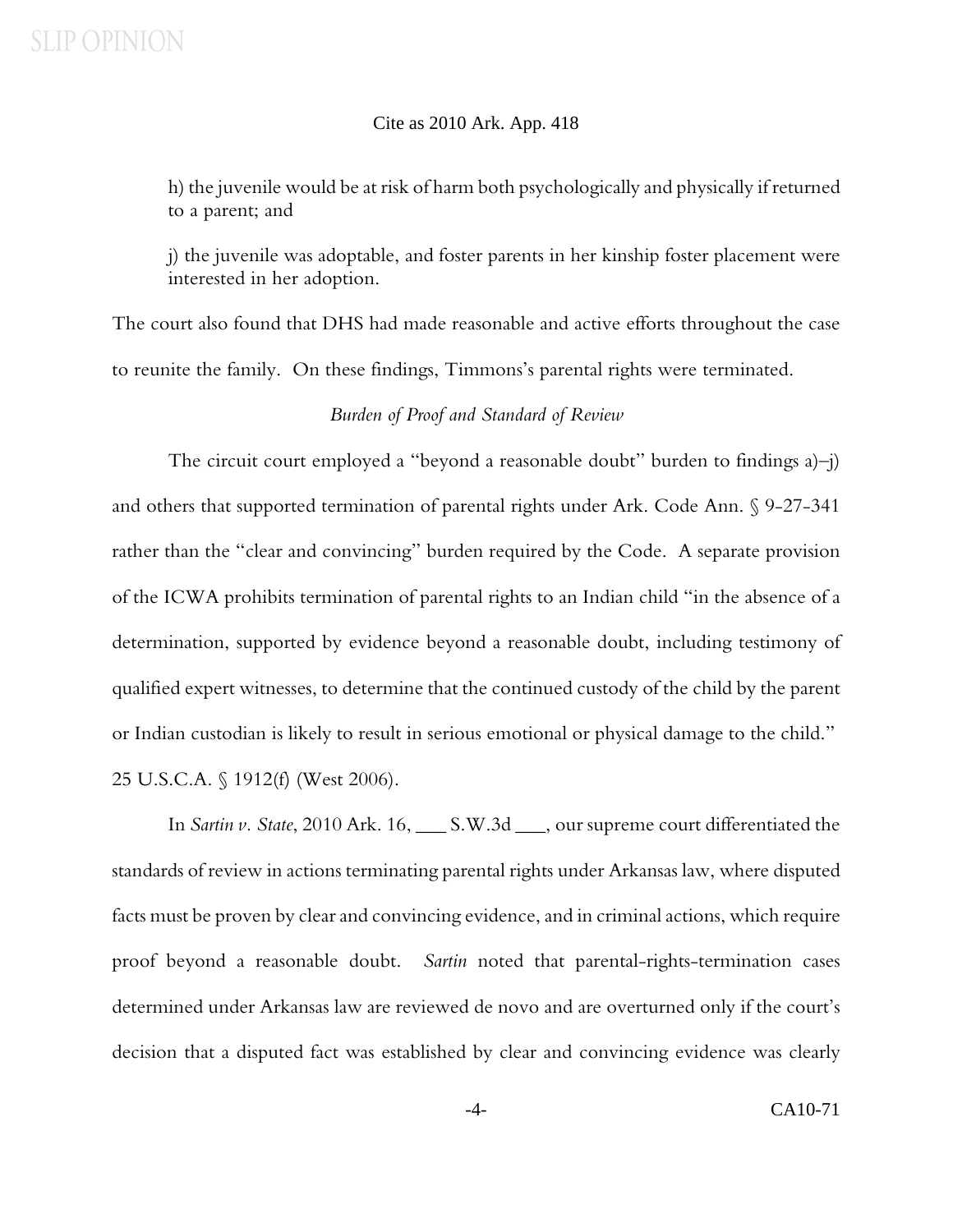#### Cite as 2010 Ark. App. 418

erroneous, but questions in criminal actions are reviewed under the more deferential substantial-evidence standard, considering only evidence that supports a conviction and overturning it only if supporting substantial evidence is lacking. 2010 Ark. 16, at 6,  $\_\_$ S.W.3d at \_\_\_\_. *Sartin* did not involve the termination of parental rights to an Indian child.

Arkansas has not applied the substantial-evidence standard of review in an ICWA case, as has been done in other jurisdictions. *Compare In re Interest of A.P.*, 961 P.2d 706 (Kan. Ct. App. 1998) (employing same standard of review to 25 U.S.C. § 1912(f)'s requirement of "beyond a reasonable doubt" as that used to review sufficiency of the evidence in a criminal case) *with Burks v. Ark. Dep't of Human Servs.*, 76 Ark. App. 71, 61 S.W.3d 184 (2001) (acknowledging different burdens of proof under state termination-of-parental-rights statutes and 25 U.S.C. § 1912(f), and holding that the chancellor did not err in finding DHS had proven "all the necessary elements of the case beyond a reasonable doubt"). Nor have we specified that a dual burden of proof is required in a proceeding for termination of parental rights that involves the ICWA. *Cf. Valerie M. v. Arizona Dep't of Econ. Sec.*, 198 P.3d 1203, 1207 (Ariz. 2009) (opining that Congress did not intend to apply the reasonable-doubt standard to state-law findings and noting that almost every state court considering the issue has concluded "ICWA allows states to specify the standard of proof for state-law findings distinct from the findings required by ICWA"); *In re Interest of D.S.P.*, 480 N.W.2d 234 (Wis. 1992) (citing *Matter of J.R.B.*, 715 P.2d 1170, 1172 (Alaska 1986) for conclusion that dual burden of proof was appropriate if mandated by the ICWA and state law, and holding that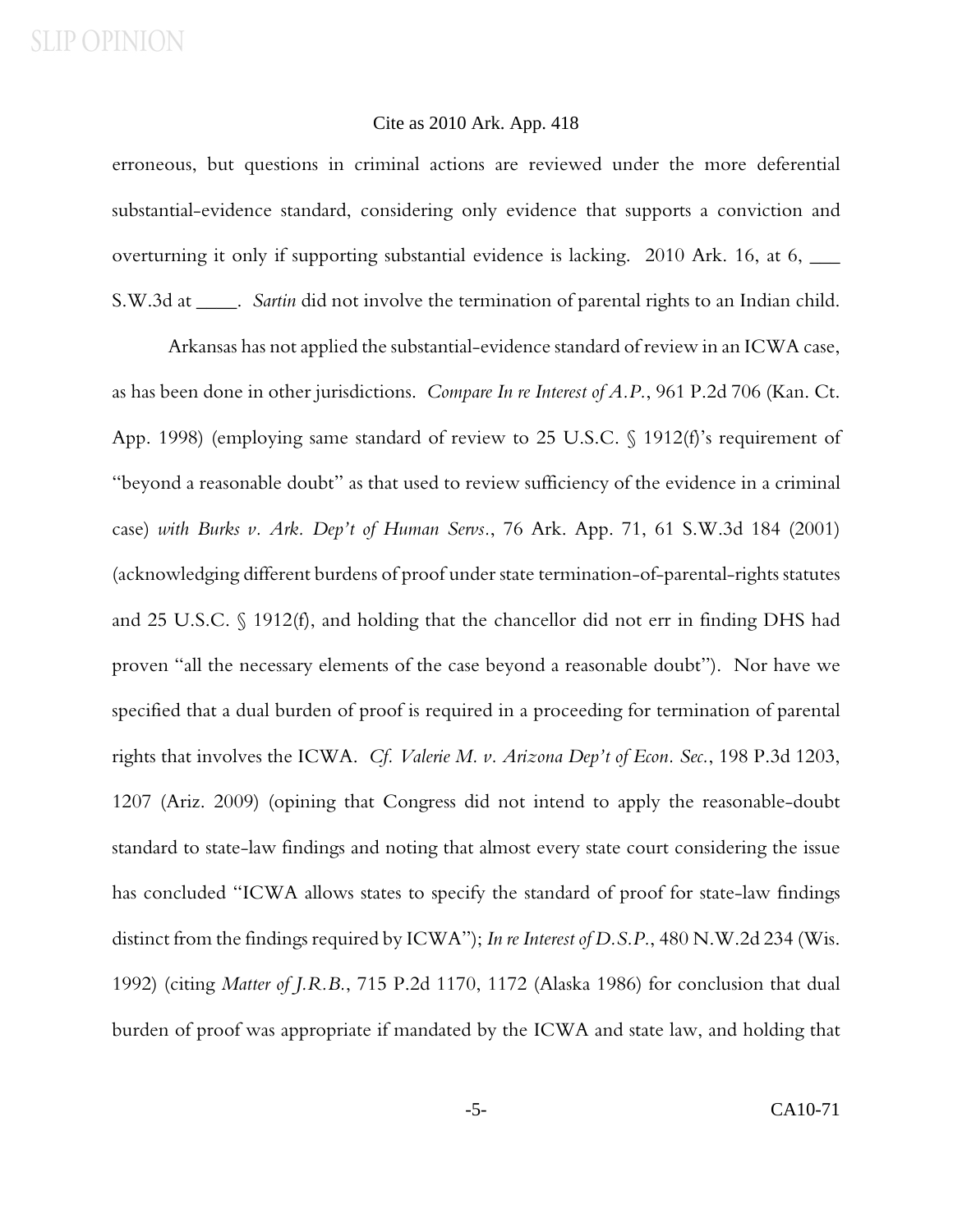### Cite as 2010 Ark. App. 418

the federal "beyond reasonable doubt" standard was not required to prove abandonment under Wisconsin law); *Matter of Bluebird*, 411 S.E.2d 820 (N.C. Ct. App. 1992) (dual burden of proof for state and federal provisions must be satisfied separately: state's grounds for termination must be supported by clear and convincing evidence, while federal law requires evidence justifying termination beyond a reasonable doubt).

Timmons challenges only findings under state law. Although the circuit court made these findings under the beyond-a-reasonable-doubt burden of proof, Timmons properly recites that the required burden of proof is clear and convincing evidence. We are able to proceed to the merits of her arguments because the appropriate standard of proof was necessarily encompassed by the circuit court's employment of the higher burden. We think, however, that the better practice for the circuit court would have been to employ a dual burden of proof to separate sets of findings under Ark. Code Ann. § 9-27-341 and 25 U.S.C.A. § 1912(f).

## *Point on Appeal*

Timmons contends that the circuit court erred in finding that it was in her child's best interest to terminate her parental rights. She disputes its finding that DHS proved its allegations under Ark. Code Ann. § 9-27-341 by clear and convincing evidence, challenging the trial court's determination that potential harm to the child's health and safety could be caused by returning her to Timmons's custody.

On April 6, 2008, DHS assumed an emergency, seventy-two-hour hold of Timmons's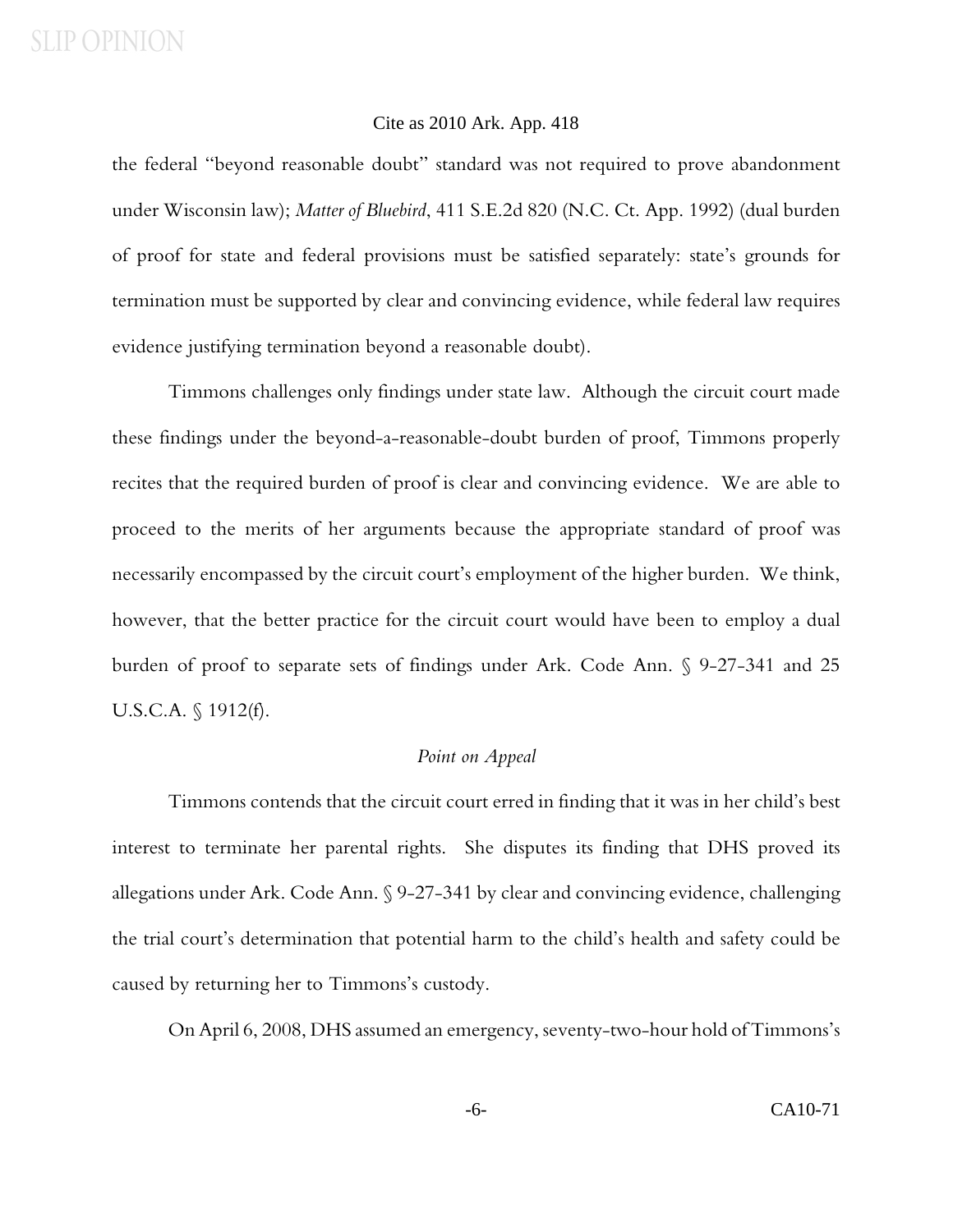### Cite as 2010 Ark. App. 418

four-month-old child because the child had no other legal caregiver when the mother was arrested and there was concern about the child's physical condition. The supporting affidavit stated that Timmons was arrested for fraudulent use of a credit card; she tested positive for methamphetamine and THC, claimed to be taking Doracets and Loratabs, but did not produce prescriptions; and the child was very dirty, had soiled and stained clothing, and was diagnosed with an upper respiratory infection after being taken to the emergency room for a fever and cough. The court issued an order for emergency custody and set a probable-cause hearing for April 15, 2008. In the probable-cause order of April 18, 2008, the court found that the emergency conditions that necessitated removal of the child from the mother's custody continued and that it was contrary to the child's welfare to be returned to the home.

 A dependency-neglect hearing was conducted on June 2, 2008. By order of October 10, 2008, Timmons's child was adjudicated dependent-neglected as a result of environmental neglect and her mother's abuse of drugs, and the goal of reunification was established. Timmons was ordered to obtain and maintain stable and appropriate housing, employment, income, and transportation; complete parenting classes and obtain her driver's license; undergo a psychological evaluation and any recommended treatment; submit to a drug and alcohol assessment and to any recommended follow-up treatment; submit to random drug screens requested by DHS; comply with terms and conditions of her criminal sentence; visit her child regularly; and pay \$25 weekly child support.

In a permanency planning order of April 7, 2009, the goal of the case was changed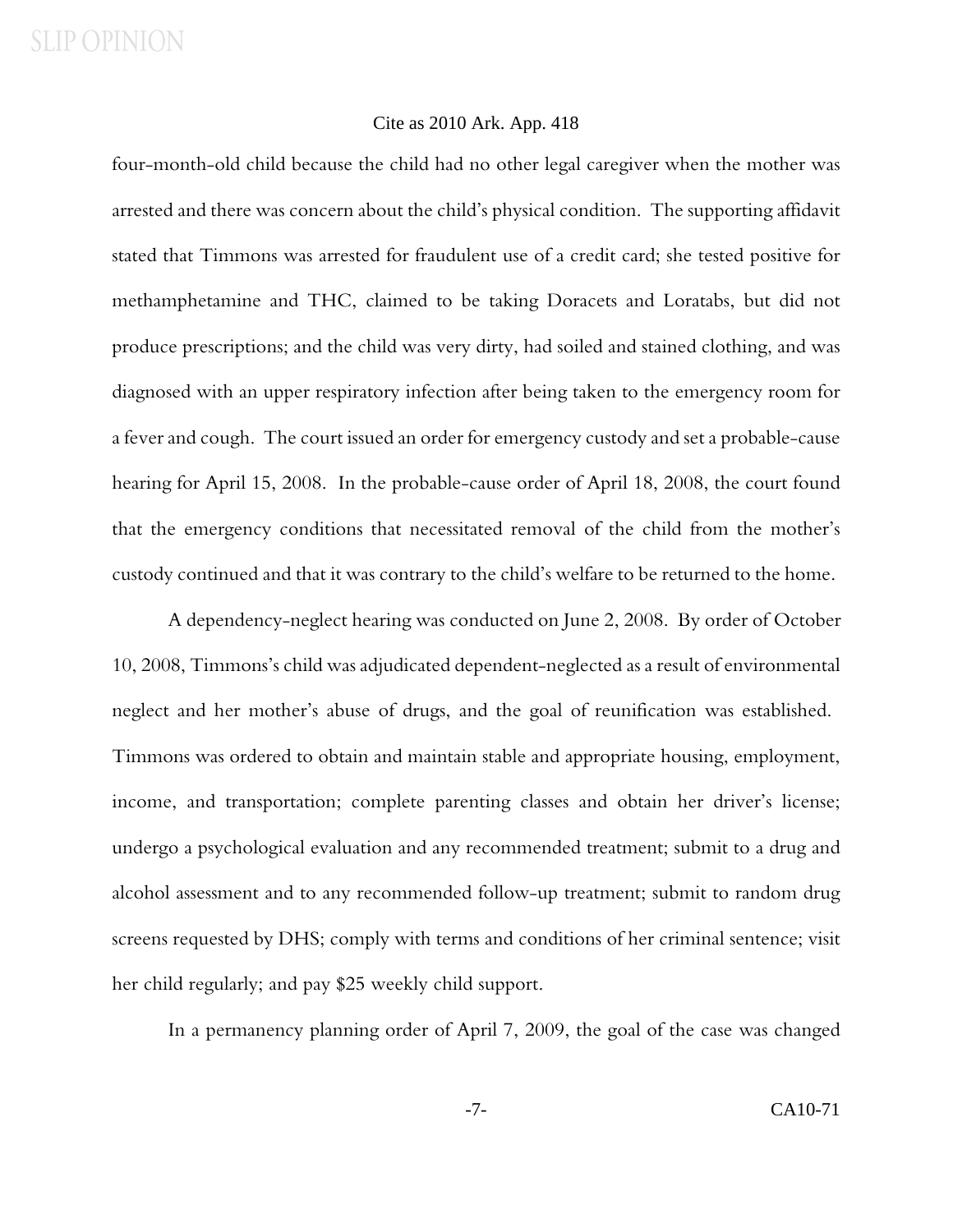from reunification to termination of parental rights and adoption. The court found that Timmons had not complied with the case plan and orders of the court: she had not successfully rehabilitated herself regarding her drug addiction; lacked stable housing, employment, income, and transportation; and had not completed counseling or parenting classes.

The termination hearing was held on September 25, 2009. There was testimony that Timmons failed to regularly attend counseling or to successfully complete counseling, took a year to finish nine weeks of parenting classes, and failed to undergo recommended in-patient drug treatment. Her caseworker suspected that she continued to use drugs. Three days before the hearing, seven-months-pregnant Timmons tested positive for methamphetamine at DHS, and the test was sent off for further testing. She requested a separate test from her probation officer because of the initial result, and that test also was positive for methamphetamine. She continued to take Prozac and Hydrocodone. She testified that she was arrested twice after the case began, was incarcerated fifteen days on the credit-card charge, violated the term of her probation that she report her addresses, had become pregnant twice, and owed almost \$3000 on criminal fines. She admitted that she did not have her own transportation, her housing and income were not stable, her employment had been almost nil, she "got \$324 a month social security" but it came from her father, and she had made only one child-support payment. She denied knowing previously that her psychological evaluation showed that she was at a high risk of abusing a child. She claimed that she was working on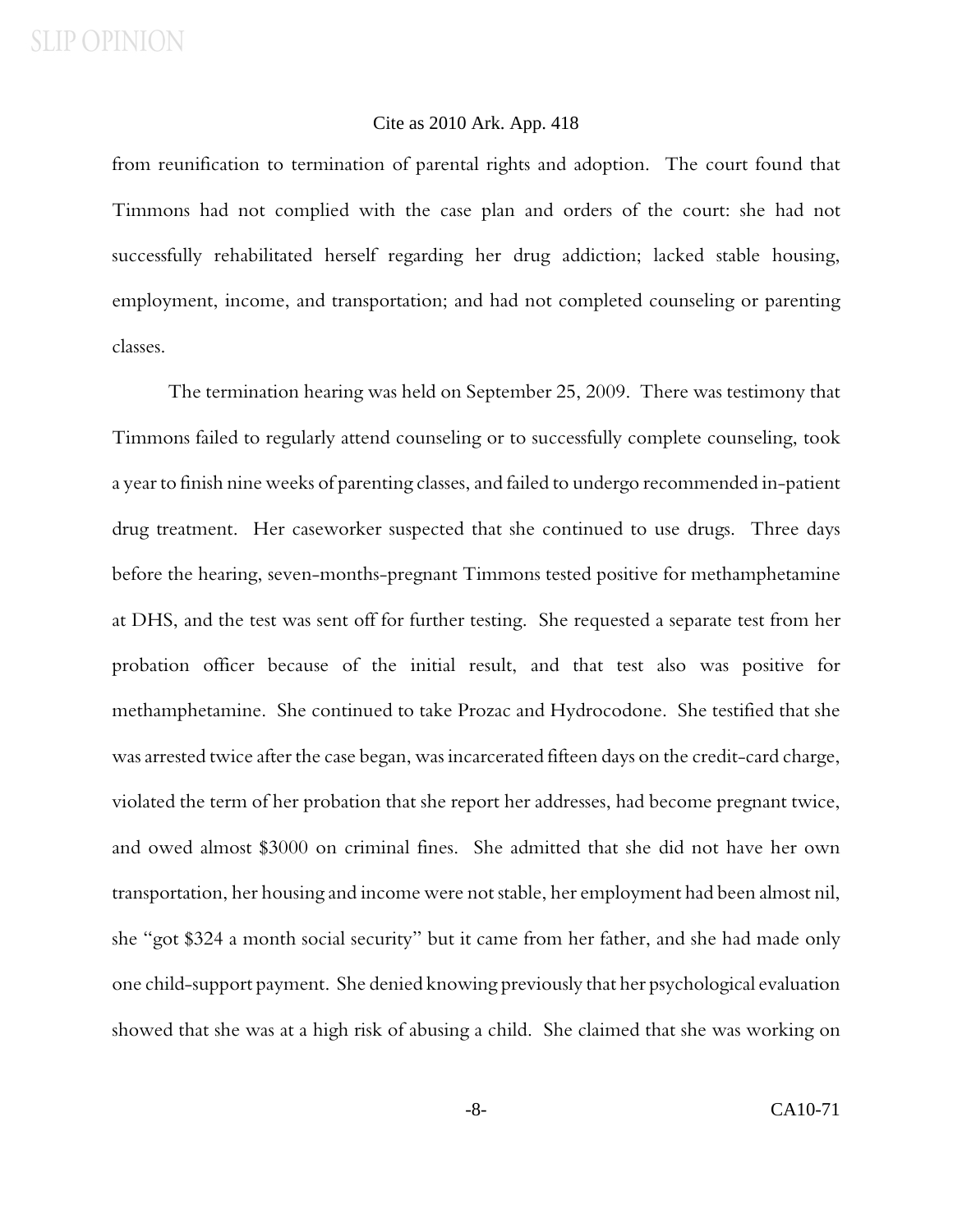#### Cite as 2010 Ark. App. 418

step three of a twelve-step program, not an AA/NA program, and she was not sure what her first two steps were.

### *Arguments on Appeal*

Timmons first points to the circuit court's oral finding, pronounced at the end of the termination hearing, that she had "on-going drug . . . primarily drug issues" that would result in risk of both psychological and physical harm to the child if she were returned to Timmons. She argues that she had remedied her drug problem, as shown by her completion of an outpatient treatment program and by the lack of positive drug screens for the year preceding this final hearing. She disputes the court's written finding that she lacked reliable means of transportation. She argues that her ability to provide a safe and stable home could not be proven by her failure to complete the case plan regarding drug issues and transportation, or by her subsequent arrests, failure to pay child support, or failure to complete counseling. She concludes that she remedied the issues that caused the removal of her child.

Evidence showed that separate drug tests by DHS and Timmons's probation officer were positive for methamphetamine in the days before the termination hearing. She testified that she did not complete in-patient drug treatment, had not attended a recognized treatment program, and did not know the early steps of the program she claimed to be working on. The trial court noted that Timmons left recommended residential treatment both times she entered it and that she had positive drug screens after she completed an out-patient program. Issues of credibility regarding Timmons's use of drugs and other findings about which she